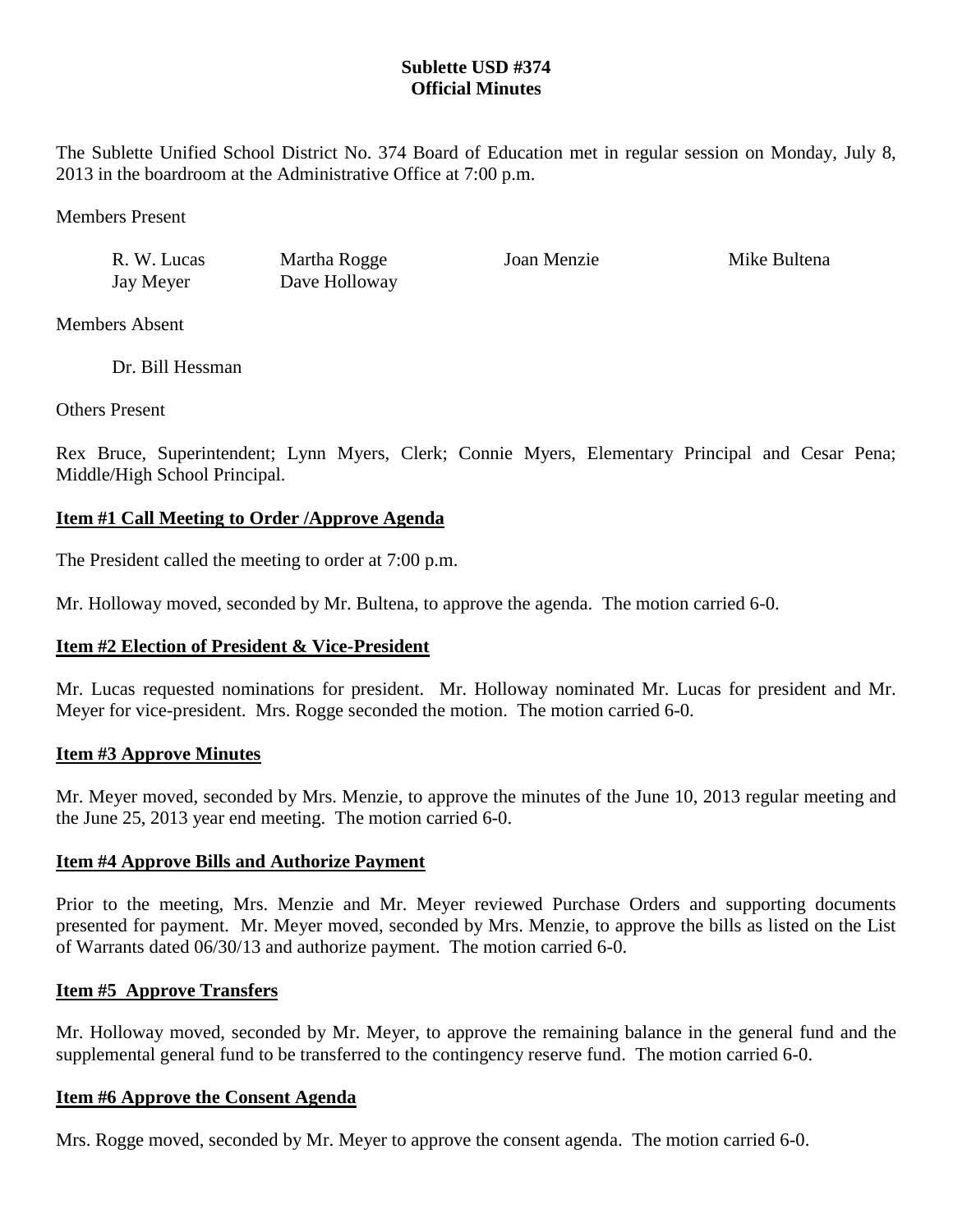Board Minutes Page 2 July 8, 2013

## **PUBLIC FORUM**

There was no public forum.

## **Item #7 Reports**

#### Curriculum

The Curriculum Committee and SACS do not meet in the summer.

#### Principals

Mr. Pena gave the middle school/high school report.

Mrs. Myers gave the elementary school report.

#### SWPRSC/HPEC

Mr. Meyer reported on the SWPRSC Board meeting. Mr. Lucas reported on the HPEC meeting.

#### Superintendent:

Mr. Bruce discussed the wind generator. He also reported on the discipline and anti-bullying conference attended by the administrators, counselors and curriculum director.

## **Item #8 Executive Session – Non-elected Personnel**

Mr. Meyer moved, seconded by Mrs. Menzie, to go into executive session to discuss non-elected personnel, in order protect the privacy interest of an identifiable individual(s), to include Mr. Bruce and Mrs. Myers in executive session, and to reconvene to open session in the boardroom at 8:27 p.m. The motion carried 6-0.

The Board reconvened to open session at 8:27 p.m.

#### **Item #9 Executive Session Negotiations**

The executive session was tabled.

## **Item #10 Consider Chromebook Purchase**

Mr. Holloway moved, seconded by Mr. Meyer to approve the purchase of chromebooks for the Middle School and High School. The motion carried 6-0.

## **Item #11 Consider Food Service Agreement**

Mrs. Rogge moved, seconded by Mrs. Menzie, to approve the 2013-2014 school year Food Service Agreement. The motion carried 6-0.